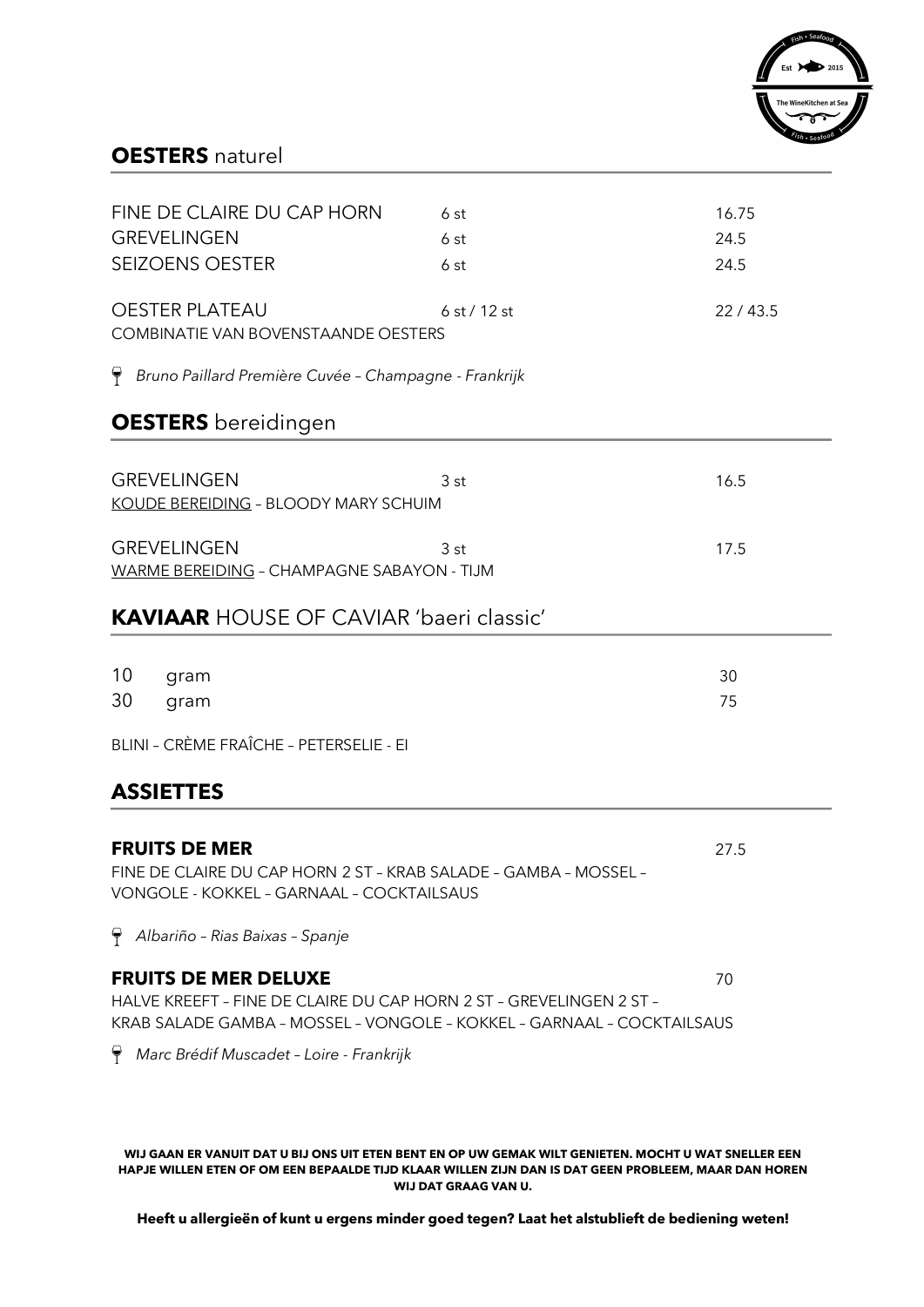

# **VOORGERECHTEN**

| <b>PAPADUM TONIJN</b><br>TONLIN - HOISIN - PAPADUM - WASABI MAYONAISE - RADLIS - KOMKOMMER - SESAMZAAD<br>Viognier - Pays d'Oc - Frankrijk | 16.5 |
|--------------------------------------------------------------------------------------------------------------------------------------------|------|
| <b>BURRATA (V)</b><br>RODE BIFT - GEROOKTE AMANDEL - ZURING - BASILICUM<br>Sauvignon Blanc - Marlborough - Nieuw-Zeeland                   | 14   |
| <b>PASTEITJE GAMBA RAGOUT</b><br>BLADERDEEG - RAGOUT- GAMBA<br>Chardonnay - Pays d'Oc - Frankrijk                                          | 15   |

| THE WINEKITCHEN AT SEA 'KLASSIEKERS'<br><b>STEAK TARTAAR KLASSIEK</b>                                                                                                             |                  | 17.5 |
|-----------------------------------------------------------------------------------------------------------------------------------------------------------------------------------|------------------|------|
| STEAK TARTAAR – BRIOCHE - HARISSA MAYONAISE – HENNENEI<br>- SUPPLEMENT BLACK TIGER GAMBA'S<br>- SUPPLEMENT 10 GRAM KAVIAAR<br>Maison Barboulot Pinot Noir - Pays d'Oc - Frankrijk | $+15$<br>$+27.5$ |      |
| <b>CRÈME BRÛLÉE VAN EENDENLEVER</b><br>BRIOCHE BOL - GEKARAMELISEERDE ZILVERUITJES<br>Marc Brédif Vouvray - Loire - Frankrijk                                                     |                  | 16.5 |
| <b>SALADE RICHE</b><br>KREEFT - EENDENLEVER - SERRANO HAM - KWARTEL SPIEGELEI - GAMBA - BALSAMICO<br>Bernardus Chardonnay - Californië - USA                                      |                  | 30   |
| <b>CAPPUCCINO VAN KREEFTEN BISQUE</b><br>KREEFTEN BISQUE – ROOM - KANEEL<br>- SUPPLEMENT HALVE KREEFT<br>Fleur de l'Amaurique Rosé - Provence - Frankrijk                         | $+34$            | 17.5 |

# **KREEFT** koud & warm

| <b>KOUDE KREEFT</b><br>KREEFT - FRITES - KLASSIEKE SALADE<br>$\bigcirc$ Albariño - Rías Baixas - Spanje | half / heel | 37.5 / 75 |
|---------------------------------------------------------------------------------------------------------|-------------|-----------|
| <b>WARME KREEFT</b>                                                                                     | half / heel | 37.5/75   |
| KREEFT - FREGOLA - GROENE ASPERGES - SAUS VAN PIMENT d'ESPELETTE                                        |             |           |
| Saint Véran Chardonnay - Bourgogne - Frankrijk                                                          |             |           |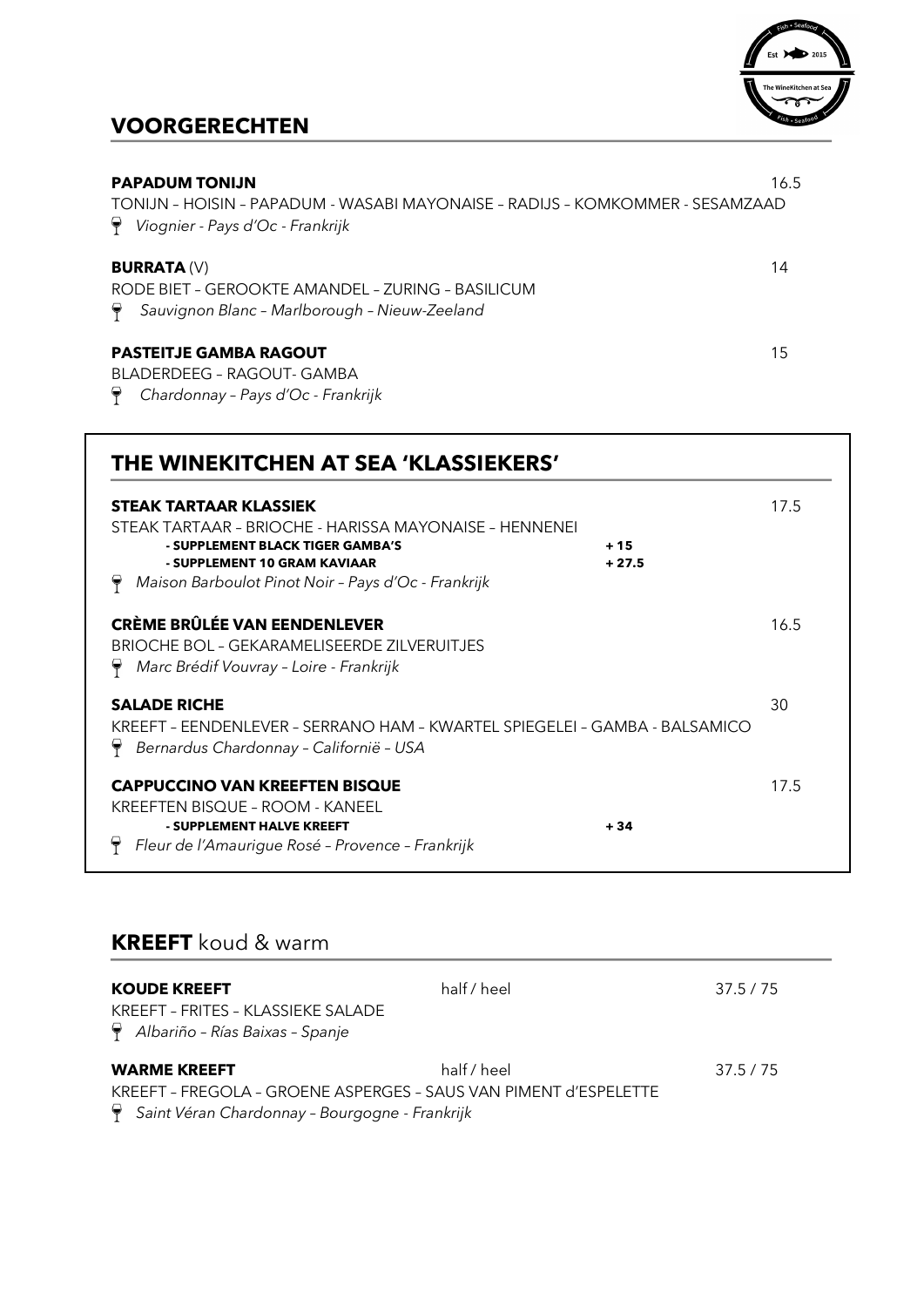# **HOOFDGERECHTEN** vis



| <b>RAVIOLI GAMBA "PIRI PIRI"</b><br>RAVIOLI - TIGER PRAWN - KNOFLOOKOLIE<br>$\forall$ Marc Brédif Vouvray - Loire - Frankrijk                                                                                                        | 26   |
|--------------------------------------------------------------------------------------------------------------------------------------------------------------------------------------------------------------------------------------|------|
| <b>GEBAKKEN ROODBAARS</b><br>ROODBAARS FILET - HOLLANDSE ASPERGES - LAMSOREN - DASLOOK<br><b>JONGE AARDAPPELTJES - MORILLES SAUS</b><br>$\forall$ Ollieux Romanis (Marsanne-Roussanne) - Corbières - Frankrijk                       | 24.5 |
| <b>GEBAKKEN DORADE</b><br>DORADE FILET - AARDAPPEL MOUSSELINE - ARTISJOK BARIGOULE - BACON VINAIGRETTE<br><b>BONITO FLAKES - TUINKERS</b><br>$\P$ Fleur de l'Amaurique Rosé - Provence - Frankrijk                                   | 25.5 |
| <b>GEBAKKEN SCHOL</b><br>SCHOL FILET- GESMOORDE TUINBOON - ASPERGES & BEENHAM - AARDAPPEL ROSTI<br>FENEGRIEK BEURRE BLANC<br>$\forall$ Chenin Blanc - Stellenbosch - Zuid Afrika                                                     | 25.5 |
| <b>GEBAKKEN NOORDZEETONG</b><br>ZEETONG - BOTERSAUS - FRITES - GROENE SALADE - PETERSELIE<br>Bernardus Chardonnay - Californië - USA<br>Y                                                                                            | 62.5 |
| <b>ASSIETTE AT SEA</b> (VANAF 2 PERSONEN TE BESTELLEN)<br>28.5 PER PERSOON                                                                                                                                                           |      |
| EEN ASSIETTE MET DIVERSE VIS SOORTEN SCHAAL- EN SCHELPDIEREN OM TE DELEN<br>2 SOORTEN VIS - TIGER PRAWN - MOSSELEN - VONGOLE - ROUILLE - AARDAPPEL MOUSSELINE- KRUIDENSLA<br>$\triangledown$ Whispering Angel - Provence - Frankrijk |      |
| <b>HOOFDGERECHT</b> vlees                                                                                                                                                                                                            |      |
| <b>FLANKSTEAK</b> $\pm$ 180 gr.<br>FLANKSTEAK - BOSPEEN - WORTEL CREME - AARDAPPEL RÖSTI - JUS DE VEAUX<br>Salentein Malbec - Mendoza - Argentinië                                                                                   | 27   |
| <b>CÔTE DE BOEUF</b> $\pm$ 650 gr. - voor 2 personen                                                                                                                                                                                 | 67.5 |

SEIZOENS GROENTE – AARDAPPEL MOUSSELINE – BEURRE CAFÉ DE PARIS

*Miros de Ribera – Ribera del Duero - Spanje*

### **BIJGERECHTEN**

| BROOD MET KRUIDENBOTER, VADOUVAN HUMMUS  |       |
|------------------------------------------|-------|
| & PALING MAYONAISE                       | -7.75 |
| <b>FRITES MET MAYONAISE</b>              | -3.95 |
| FRITES MET TRUFFEL MAYONAISE & PARMEZAAN | 5.95  |
| SALADE VAN HET SEIZOEN                   | 55    |